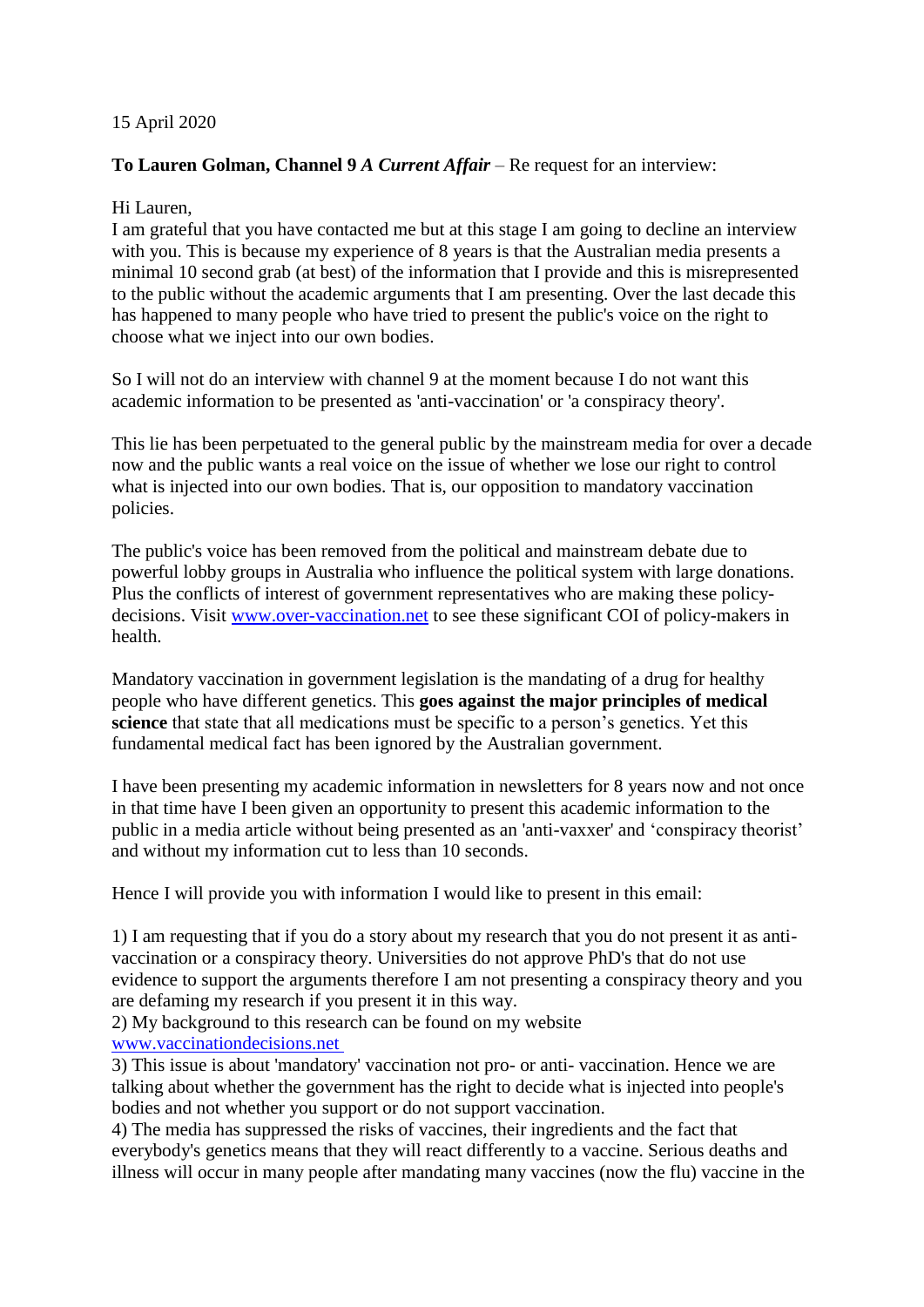population. Here is a reminder of what happened in 2010 after the [flu vaccine was promoted](https://vactruth.com/2010/11/22/how-government-and-pharmaceutical-companies-gamble-with-your-childs-life/)  [to children](https://vactruth.com/2010/11/22/how-government-and-pharmaceutical-companies-gamble-with-your-childs-life/) Hundreds of seizures, convulsions, and some deaths occurred after this vaccine. 5) A global pandemic cannot be predicted on a mathematical model because of the different environmental conditions in every country and the different quality of healthcare systems in different countries/regions. So the prediction of a global pandemic is flawed.

6) Scott Morrison triggered the pandemic response in Australia on 21 January 2020. The WHO did not declare a risk from this virus until 11 March 2020. What evidence did our prime minister use to bring in social distancing in Australia? This has not been provided to the public.

7) Mutated coronaviruses occur every year because they are common in all populations (7- 15%) of all respiratory viruses so it is important the Scott Morrison provides the evidence that he used to bring in a police state that was ordered by an outside organisation that did not assess the virus with respect to our own conditions and healthcare in Australia.

8) Disease criteria can be changed from year to year so knowing how these deaths are being diagnosed is critical to whether we have a serious 'new' disease or not. Until there is independent assessment of the diagnosis of deaths and transparent knowledge of any underlying health conditions that they have then we do not know that COVID-19 is any more deadly than any other mutated coronavirus that we are exposed to every year in the flu season.

9) Peter McIntyre, ex-director and deputy-director of the government NCIRS for 22 years (1997-2017) has not provided the science that has been used to support mandatory vaccination in Australia. Why not? He has also not provided the science that shows that Australian children **are healthier after receiving the mandated 12-16 vaccines** and he can't because the government NCIRS DID NOT INVESTIGATE THIS LINK. The Australian government has been negligent in its duty of care to the people and it is mandating multiple vaccines when children's health has declined significantly **since 1997** when the NCIRS was established to research the health effects of vaccines on the population. 10) Since I began promoting my research Peter McIntyre has been involved in inappropriately trying to have my PhD removed with a lobby-group petition, he has participated in a federal crime that was reported to the AFP by being involved in leaking my expert witness report to the media and he and his NCIRS colleagues have written a critique of my PhD thesis that attempts to discredit my thesis with false and misleading information. He has a conflict of interest in doing this because he is responsible for the science that has been used in vaccination policies for 22 years – and now to mandate them.

Lauren I will be very happy to be interviewed by channel 9 when I am given a guarantee that all of my arguments will be presented without cutting and framing them to present them simply as anti-vaccination and a conspiracy theory. This is a complex and extremely important area of health and to date the mainstream media has allowed the medical industry to present information that is removing human rights in Australia and that promotes and secures a market for more and more vaccines to be mandated in the population. This is not in the public's best interest and the mainstream media is complicit in promoting the corporate message which is harming human health.

I will publicise this email with a video of the information that I would have provided to you. Please contact me again when you can guarantee that I will be able to present the information that shows how our right to health freedom in Australia has been removed. It is the lack of true investigative journalism in Australia and chief-editors who will present this information truthfully to the public that are a major reason why we are in this situation today. Kind regards,